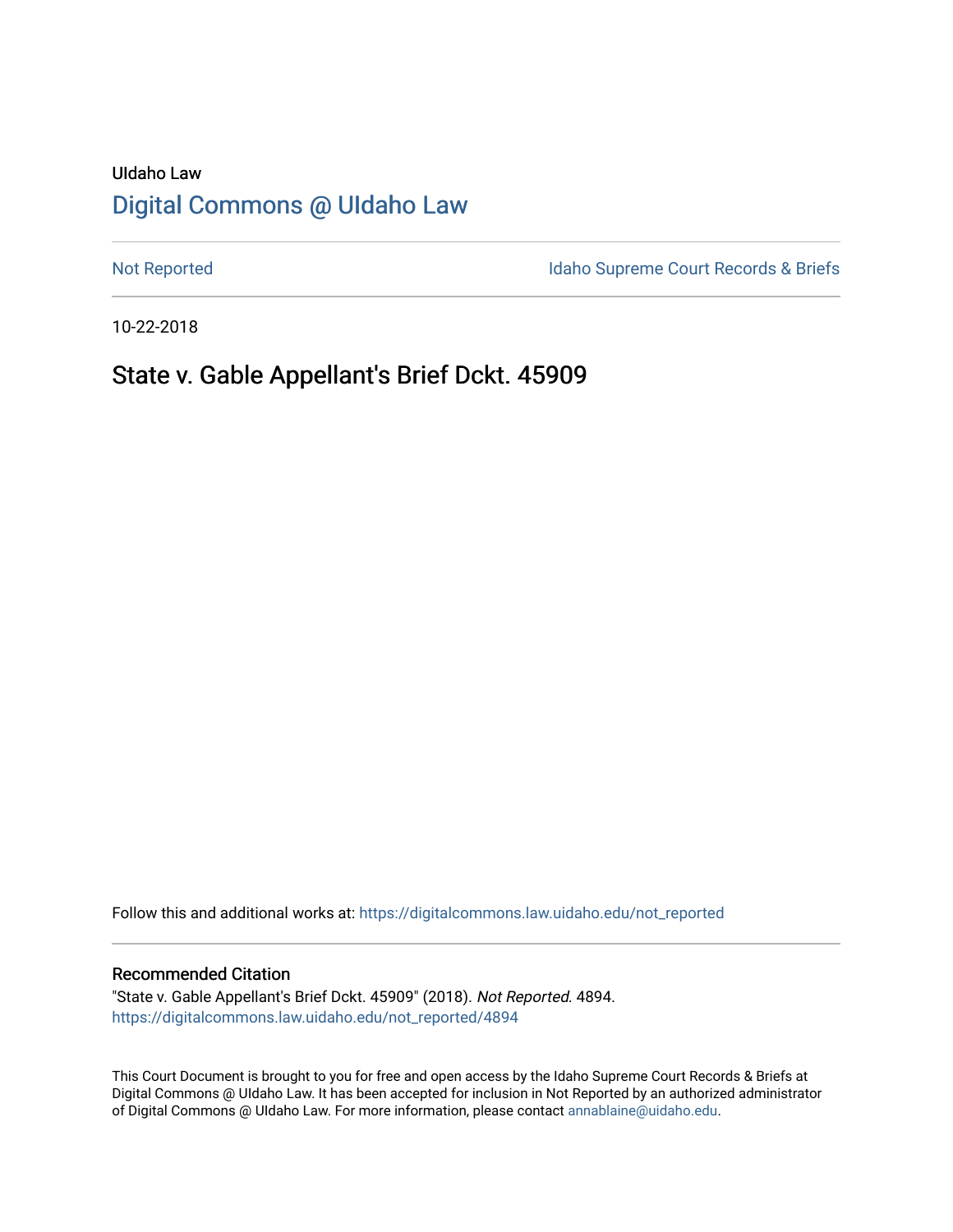Electronically Filed 10/22/2018 10:14 AM Idaho Supreme Court Karel Lehrman, Clerk of the Court By: Brad Thies, Deputy Clerk

### **IN THE SUPREME COURT OF THE STATE OF IDAHO**

| <b>STATE OF IDAHO,</b>    |                           |
|---------------------------|---------------------------|
|                           | NO. 45909                 |
| Plaintiff-Respondent,     |                           |
|                           | <b>ADA COUNTY</b>         |
| v.                        | <b>NO. CR-FE-2005-245</b> |
|                           |                           |
| <b>MARK WESLEY GABLE,</b> |                           |
|                           |                           |
| Defendant-Appellant.      |                           |
|                           |                           |

### **BRIEF OF APPELLANT** \_\_\_\_\_\_\_\_\_\_\_\_\_\_\_\_\_\_\_\_\_\_\_\_

\_\_\_\_\_\_\_\_\_\_\_\_\_\_\_\_\_\_\_\_\_\_\_\_

**APPEAL FROM THE DISTRICT COURT OF THE FOURTH JUDICIAL DISTRICT OF THE STATE OF IDAHO, IN AND FOR THE COUNTY OF ADA**

\_\_\_\_\_\_\_\_\_\_\_\_\_\_\_\_\_\_\_\_\_\_\_\_

**HONORABLE SAMUEL A. HOAGLAND District Judge** \_\_\_\_\_\_\_\_\_\_\_\_\_\_\_\_\_\_\_\_\_\_\_\_

**State Appellate Public Defender Deputy Attorney General I.S.B. #6555 Criminal Law Division**

**ANDREA W. REYNOLDS Boise, Idaho 83720-0010 Deputy State Appellate Public Defender (208) 334-4534 I.S.B. #9525 322 E. Front Street, Suite 570 Boise, Idaho 83702 Phone: (208) 334-2712 Fax: (208) 334-2985 E-mail: documents@sapd.state.id.us**

**ATTORNEYS FOR ATTORNEY FOR DEFENDANT-APPELLANT PLAINTIFF-RESPONDENT**

**ERIC D. FREDERICKSEN KENNETH K. JORGENSEN P.O. Box 83720**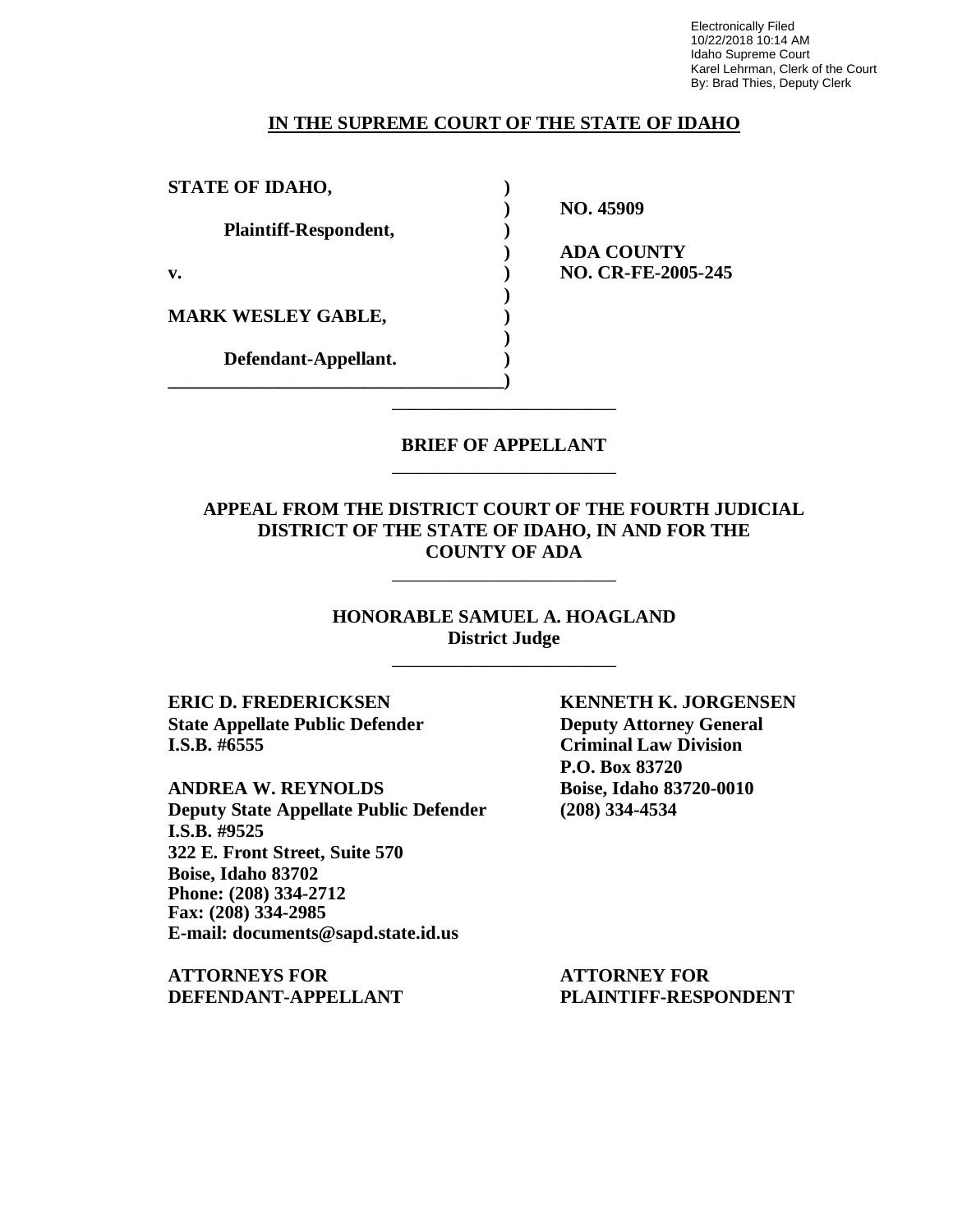## **TABLE OF CONTENTS**

### **PAGE**

| Statement of Facts and                                          |
|-----------------------------------------------------------------|
|                                                                 |
|                                                                 |
| The District Court Erred In Denying Mr. Gable's Third Motion To |
|                                                                 |
|                                                                 |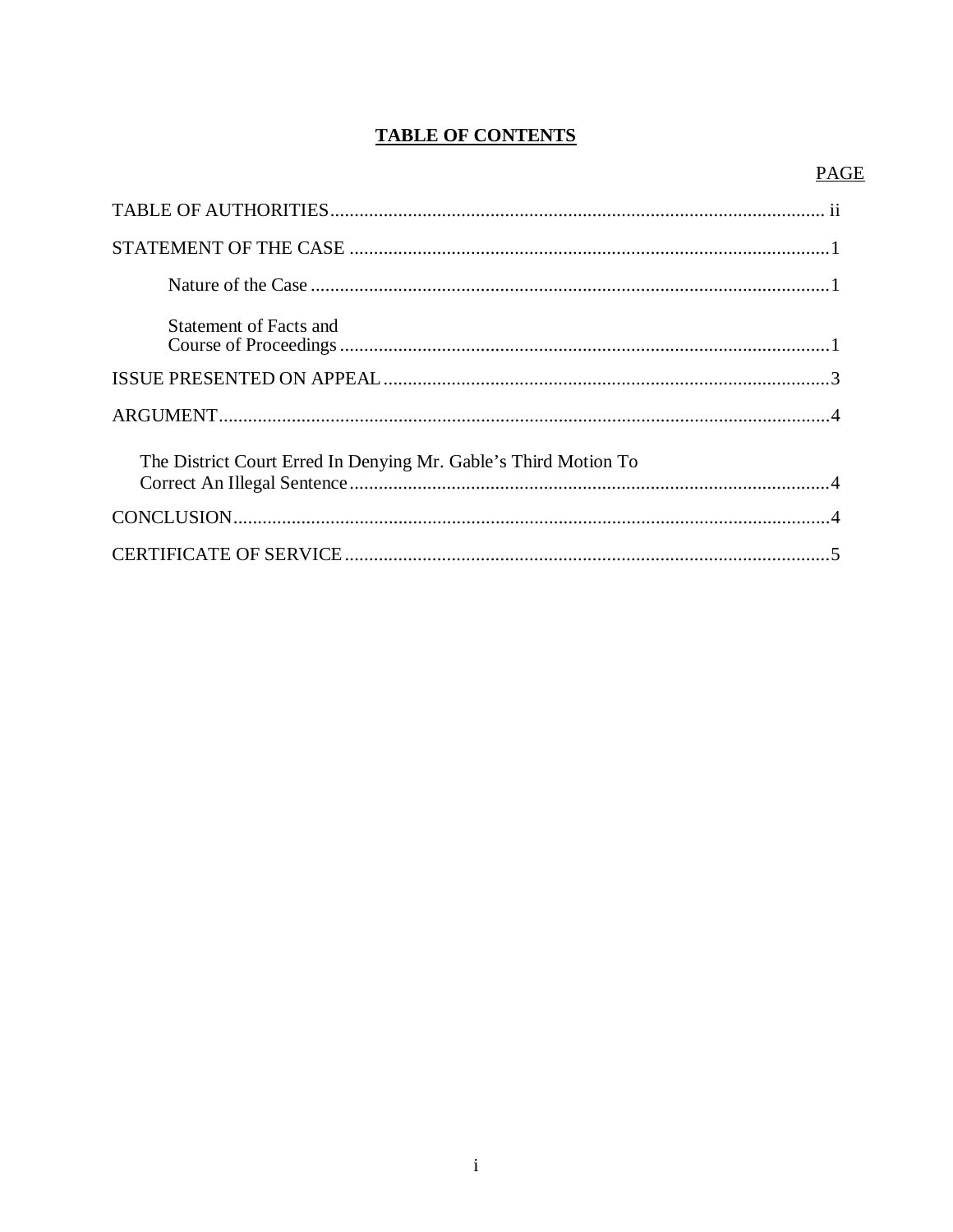## **TABLE OF AUTHORITIES**

## **Cases**

# Rules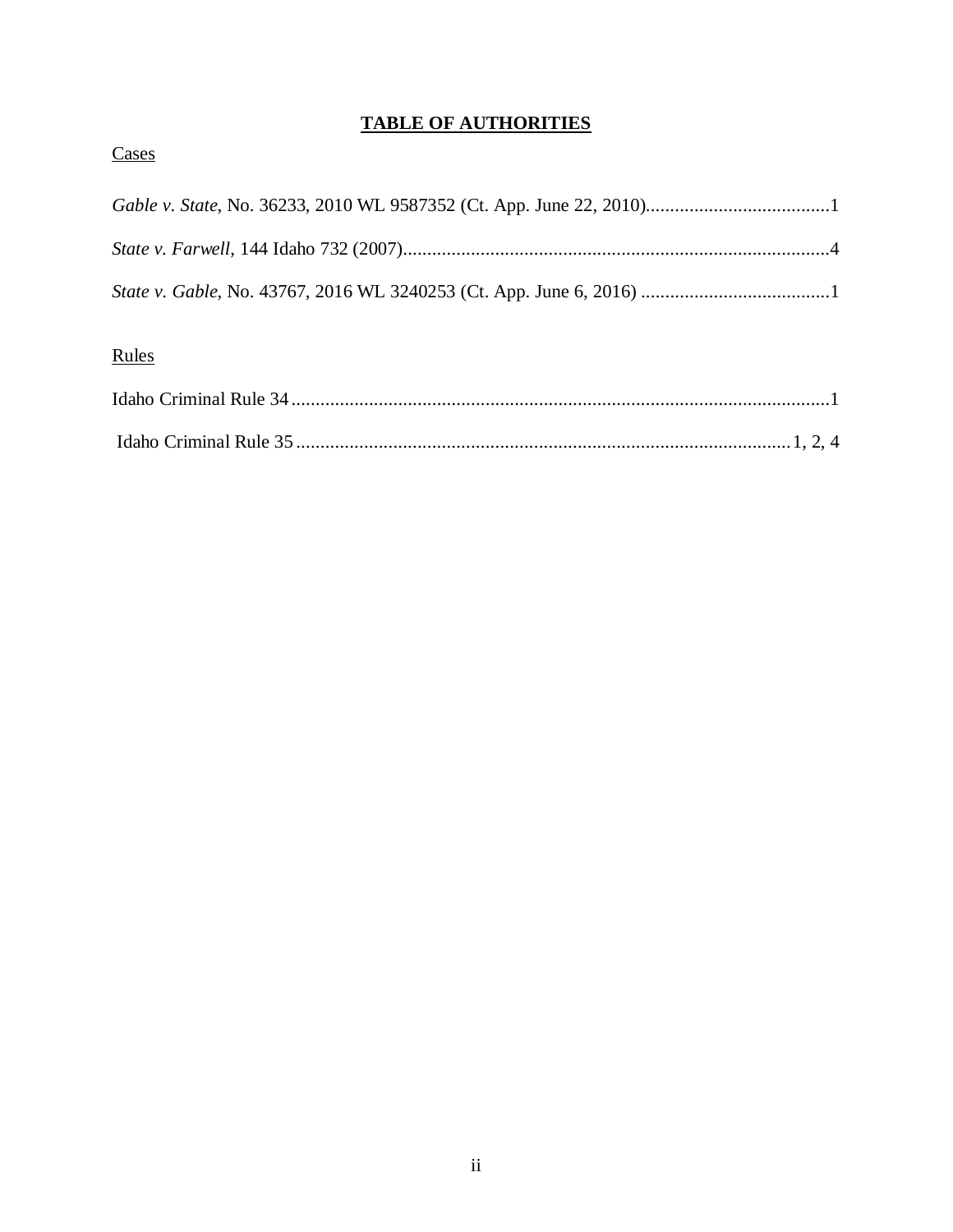### STATEMENT OF THE CASE

### Nature of the Case

Mark Wesley Gable appeals from the district court's order denying his third motion pursuant to Idaho Criminal Rule 35(a) to correct an illegal sentence. Mindful of the narrow reading this Court has given to the term "illegal sentence," Mr. Gable contends the district court erred in denying this motion because his trial counsel did not advise him that he had a constitutional right to remain silent during the presentence investigation.

### Statement of Facts and Course of Proceedings

Mr. Gable was convicted of three counts of aiding and abetting burglary and one count of conspiracy to traffic in methamphetamine and was sentenced to a unified term of 30 years, with 20 years fixed.  $(43767 \text{ R}., \text{pp.30}, 86.)$ <sup>[1](#page-4-0)</sup> Mr. Gable filed a direct appeal, and the Court of Appeals affirmed in an unpublished decision. (43767 R., p.30.) Mr. Gable filed a petition for postconviction relief, which the district court dismissed following an evidentiary hearing. The Court of Appeals affirmed in an unpublished decision. *See Gable v. State*, No. 36233, 2010 WL 9587352 (Ct. App. June 22, 2010) (unpublished).

<span id="page-4-0"></span>In July 2011, Mr. Gable filed a motion pursuant to Idaho Criminal Rule 34 for a new trial, which the district court denied as untimely. (43767 R., pp.7-11, 30-31.) In October 2015, Mr. Gable filed a motion pursuant to Idaho Criminal Rule 35(a) to correct an illegal sentence. (43767 R., pp.32-86.) The district court denied the motion, and Mr. Gable appealed. (43767 R., pp.122-29.) The Court of Appeals affirmed in an unpublished decision. *See State v. Gable*, No. 43767, 2016 WL 3240253 (Ct. App. June 6, 2016) (unpublished). Mr. Gable filed a second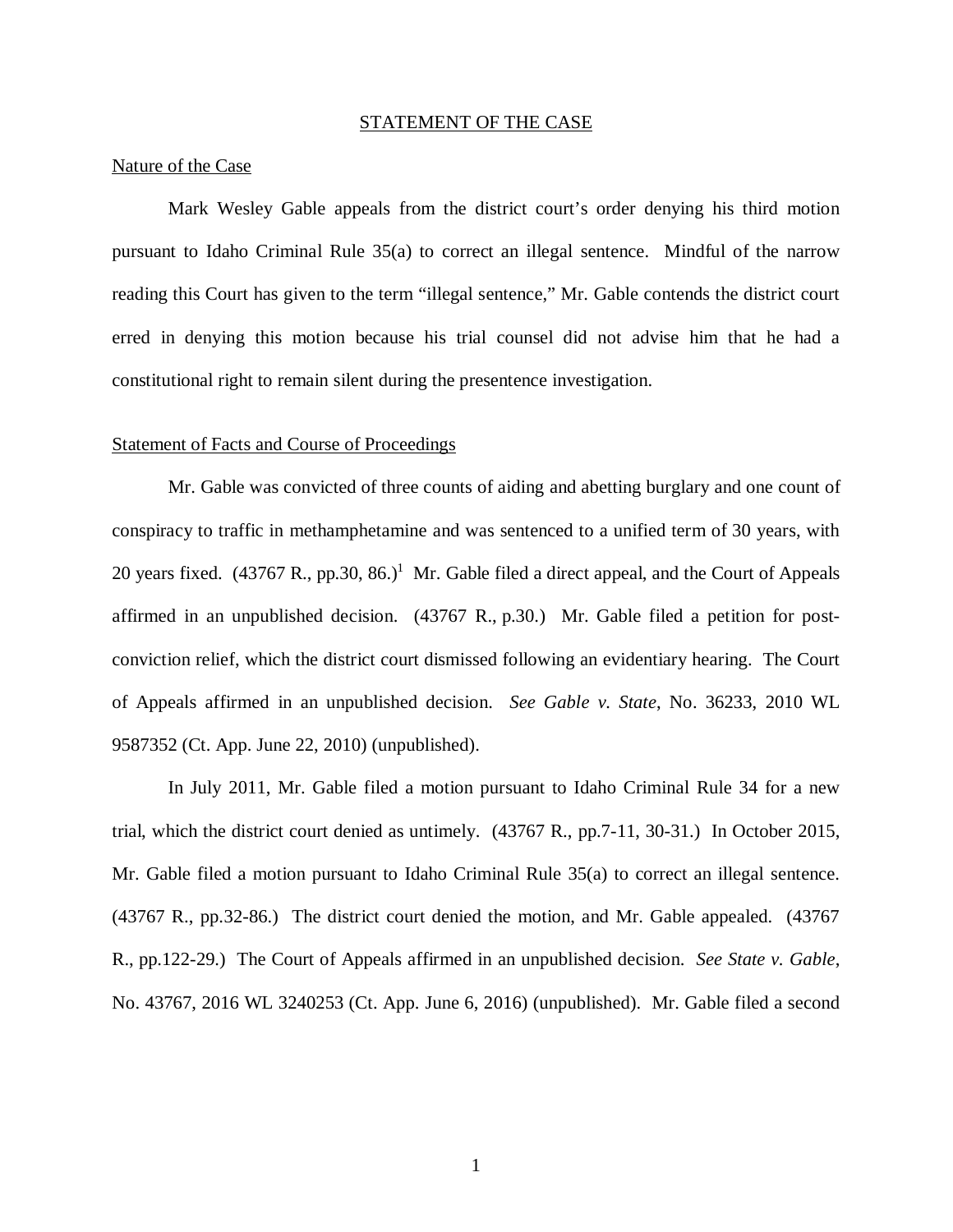Rule 35(a) motion to correct an illegal sentence in 2016, which the district court denied. (R., pp.14-16, 86.)

This appeal arises from multiple pro se motions filed by Mr. Gable on February 28, 2018. Mr. Gable filed, *inter alia*, a third Rule 35(a) motion to correct an illegal sentence, arguing his sentence was illegal because his trial counsel did not advise him that he had a constitutional right to remain silent during the presentence investigation. (R., pp.35-39.) Mr. Gable filed other motions asking the district court to, *inter alia*, appoint conflict counsel, redact the presentence investigation report, and order a confidential neuropsychological evaluation at public expense. (R., pp.23-24, 27-30, 40.)

The district court issued an order on March 7, 2018, denying Mr. Gable's third Rule 35(a) motion. (R., pp.82-89.) The district court denied Mr. Gable's motion for appointment of conflict counsel because it concluded Mr. Gable's motions are frivolous in that "there is absolutely no question that the sentence imposed is not illegal from the face of the record as required by Idaho Criminal Rule 35(a)." (R., p.83.) The district court denied Mr. Gable's motion to redact the presentence investigation report because Mr. Gable "articulated no legitimate basis" for such redaction. (R., p.85.) The district court denied Mr. Gable's motion for a neuropsychological examination because Mr. Gable cited no valid legal basis for the examination and noted any report could not be considered to reduce his sentence under Idaho Criminal Rule 35(b), as the time for seeking a reduction of sentence under that rule had passed. (R., pp.85-86.) Mr. Gabled filed a timely notice of appeal from the district court's March 7, 2018 order. (R., pp.116-19.)

<sup>&</sup>lt;sup>1</sup> The Supreme Court issued an order on April 18, 2018, augmenting the record on appeal in this case with the record on appeal in Case No. 43767. (R., p.2.) For consistency, all references to the record in Case No. 43767 will include the case number.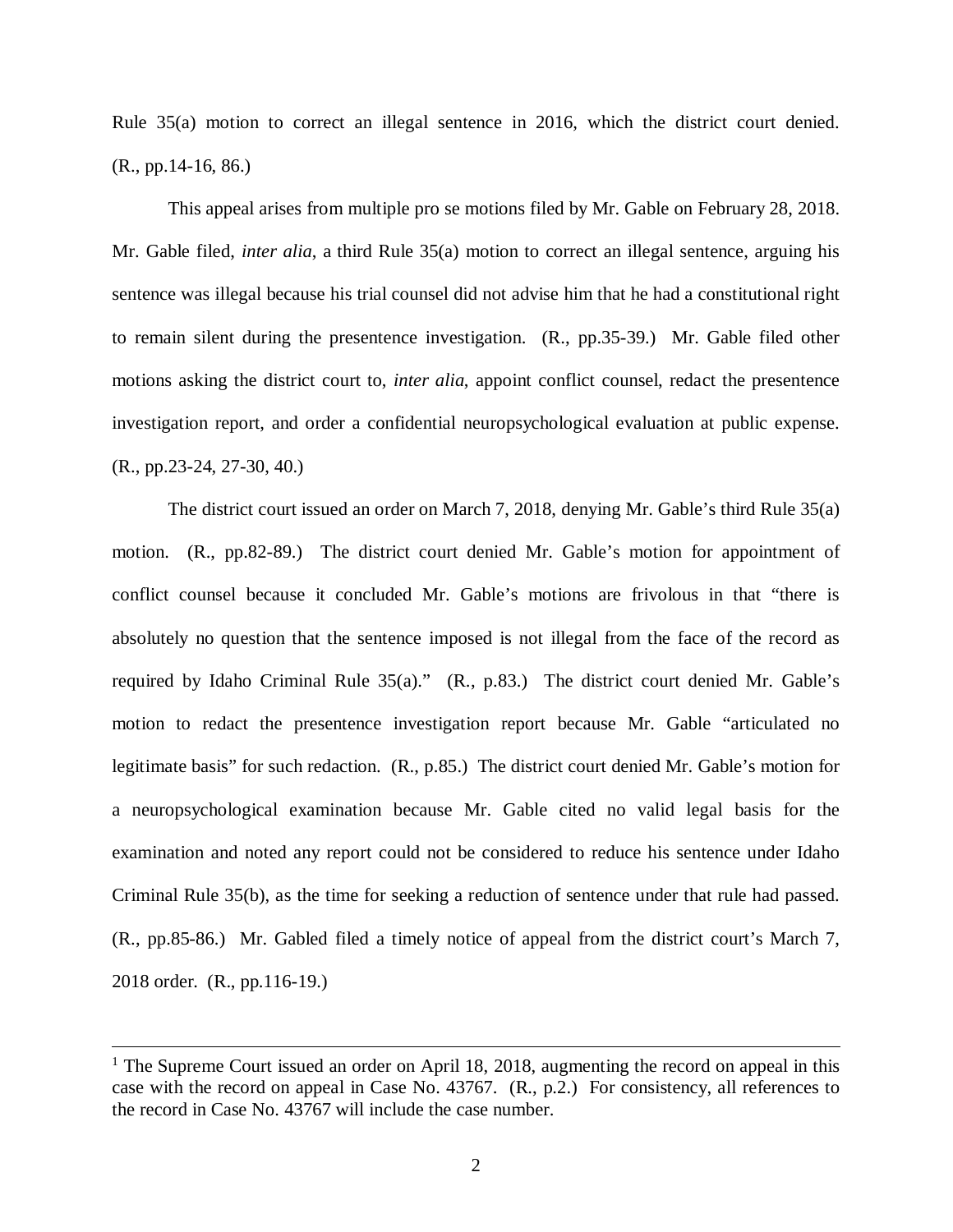# ISSUE

Did the district court err in denying Mr. Gable's third motion to correct an illegal sentence?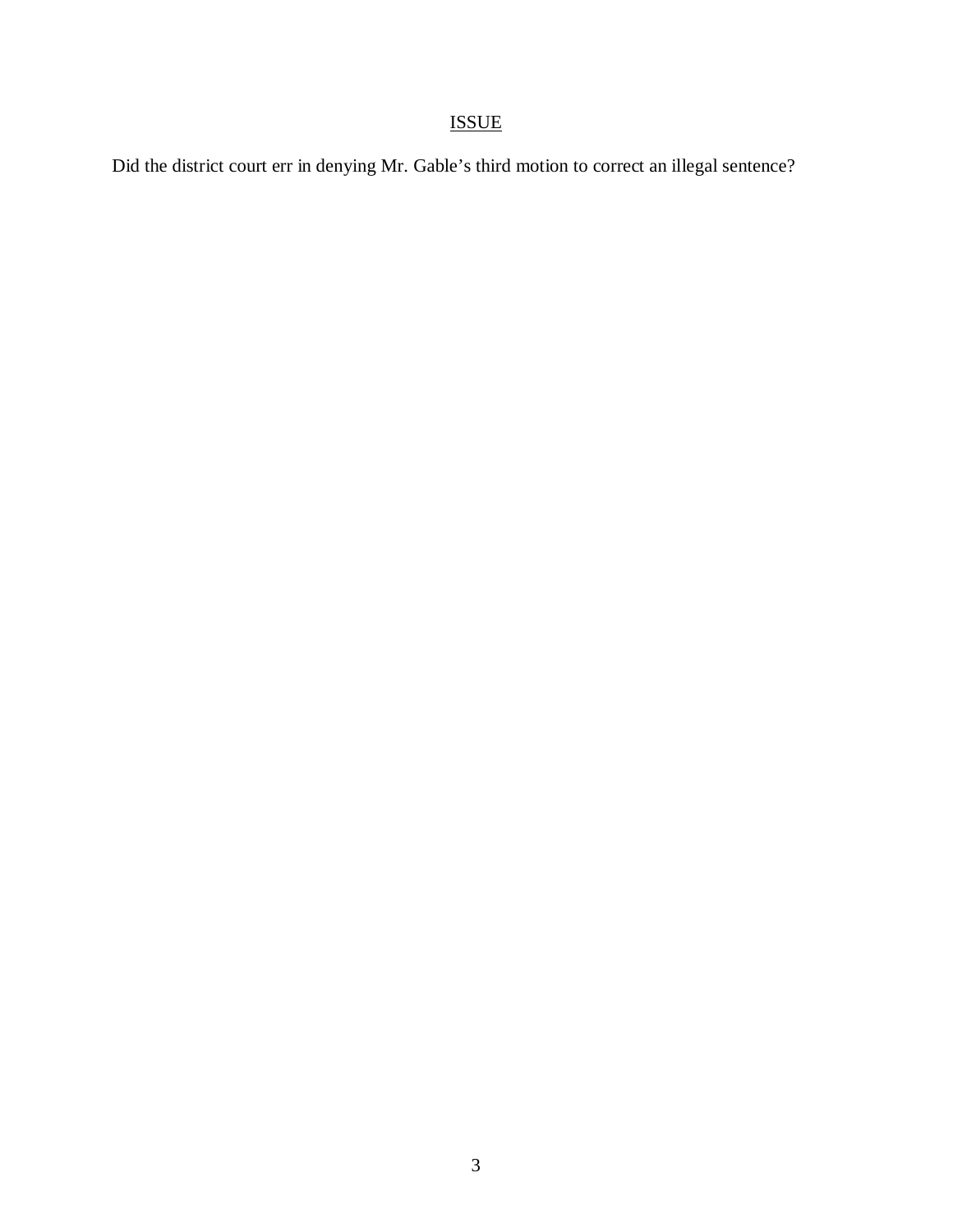#### ARGUMENT

### The District Court Erred In Denying Mr. Gable's Third Motion To Correct An Illegal Sentence

Mr. Gable contends the district court erred in denying his third Rule 35(a) motion to correct an illegal sentence because his trial counsel did not advise him that he had a constitutional right to remain silent during the presentence investigation. Whether a sentence is illegal is a question of law over which this Court exercises free review. *State v. Farwell*, 144 Idaho 732, 735 (2007). Idaho Criminal Rule 35(a) provides that "[t]he court may correct a sentence that is illegal from the face of the record at any time. The district court denied Mr. Gable's motion because it concluded "it is beyond doubt that the sentence is not illegal from the face of the record." (R., pp.86-87.) Mindful of the narrow reading this Court has given to the term "illegal sentence" in Rule 35(a), Mr. Gable contends the district court erred in denying his motion because he would have remained silent during the presentence investigation if he had been advised that he had a constitutional right to do so.

### **CONCLUSION**

Mr. Gable respectfully requests that this Court vacate the district court's order denying his third Rule 35(a) motion, and remand this case to the district court for further proceedings.

DATED this 22<sup>nd</sup> day of October, 2018.

/s/ Andrea W. Reynolds ANDREA W. REYNOLDS Deputy State Appellate Public Defender